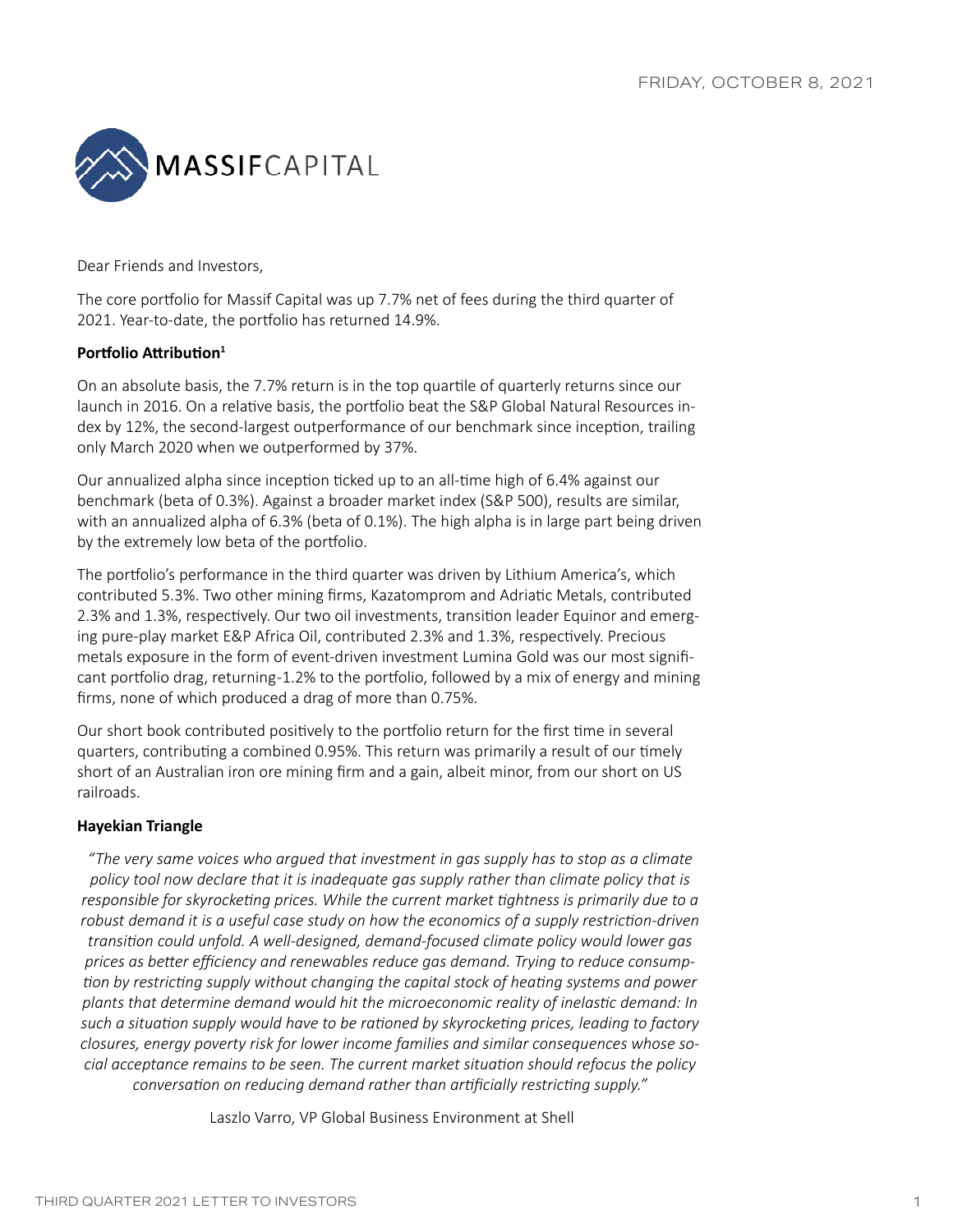We have echoed a version of this statement for years. Most recently HERE, HERE and HERE,

We're a bit hoarse from trying to get this point across. Why the shouting? Two reasons: first, we think industrial literacy is essential for an informed citizenry in particularly when we're looking to re-organize and re-build the energy and industrial sectors of the economy, what we refer to as the real-asset ecosystem. Second, it forms the basis of our opportunity set to invest productively in public markets over the next decade. The gap between expectations and reality of the rapid change possible in the real-asset ecosystem is wide right now, generating both unforeseen consequences and opportunities. Price shocks (up and down) are an important corner of the market for active investment managers who are paid not simply to ride a beta wave but place bets with an edge in complex markets.

Regarding price shocks, it has been a fascinating year in energy. In Texas, weather trumped human ingenuity; in the UK, shortages impaired supply and reliability; and in China, policy is suppressing economic activity in favor of environmental outcomes. All three situations foreshadow sequences of events we are likely to see repeated many times over as tensions between what is possible in the energy world, economic desires, and environmental concerns collide. The last thirty years have been a period of plenty when free markets could deliver stable prices or secure energy supplies, a rare occurrence from a historical perspective. This stability and reliability have been more critical than generally appreciated and may not be as readily present in the future as we might hope.

Neoclassical economic theory postulates that two factors drive economic growth: capital stock and labor supply, plus a third variable that remains challenging to interpret, referred to as total factor productivity (TFP).<sup>2</sup> In this model of the economy, energy is a product of economic activity, a product of capital stock, labor supply, and TFP. What is clear from this years' experience is that it is perhaps more helpful to think about energy as a *prerequisite* for economic activity. Labor and capital extract and utilize energy; they don't make it.<sup>3</sup> Energy services are not simply an essential part of the economy; energy services represent a critical input that drives the economy.



**STAGES OF PRODUCTION PRODUCTION TIME** 

The Hayekian triangle is one way to highlight the path dependency of supply chains in the economy, all of which start with businesses in the real-asset ecosystem. In this framework, one can get a snapshot of the economy's value additive process, in which labor and capital are utilized through time and with the application of energy to deliver consumers a service of some kind. When one buys an iPhone, one is buying copper, aluminum, silicon, graphite, lithium, etc., that has been highly refined and stitched together

via the application of labor, capital, and energy. When conceived of this way, the criticality of energy and natural resources that form the substrate of economic activity are readily apparent.

All economic activity begins with physical materials and energy. The more economic activity that occurs, the more of both are necessary<sup>4</sup> and the larger each section of the triangle must become to support the section that comes after it.

We are currently witnessing widespread inflation in the cost of commodity inputs—the reasons are as diverse as the number of goods experiencing price increases. However, we feel comfortable suggesting that the widespread focus on the later stages of production has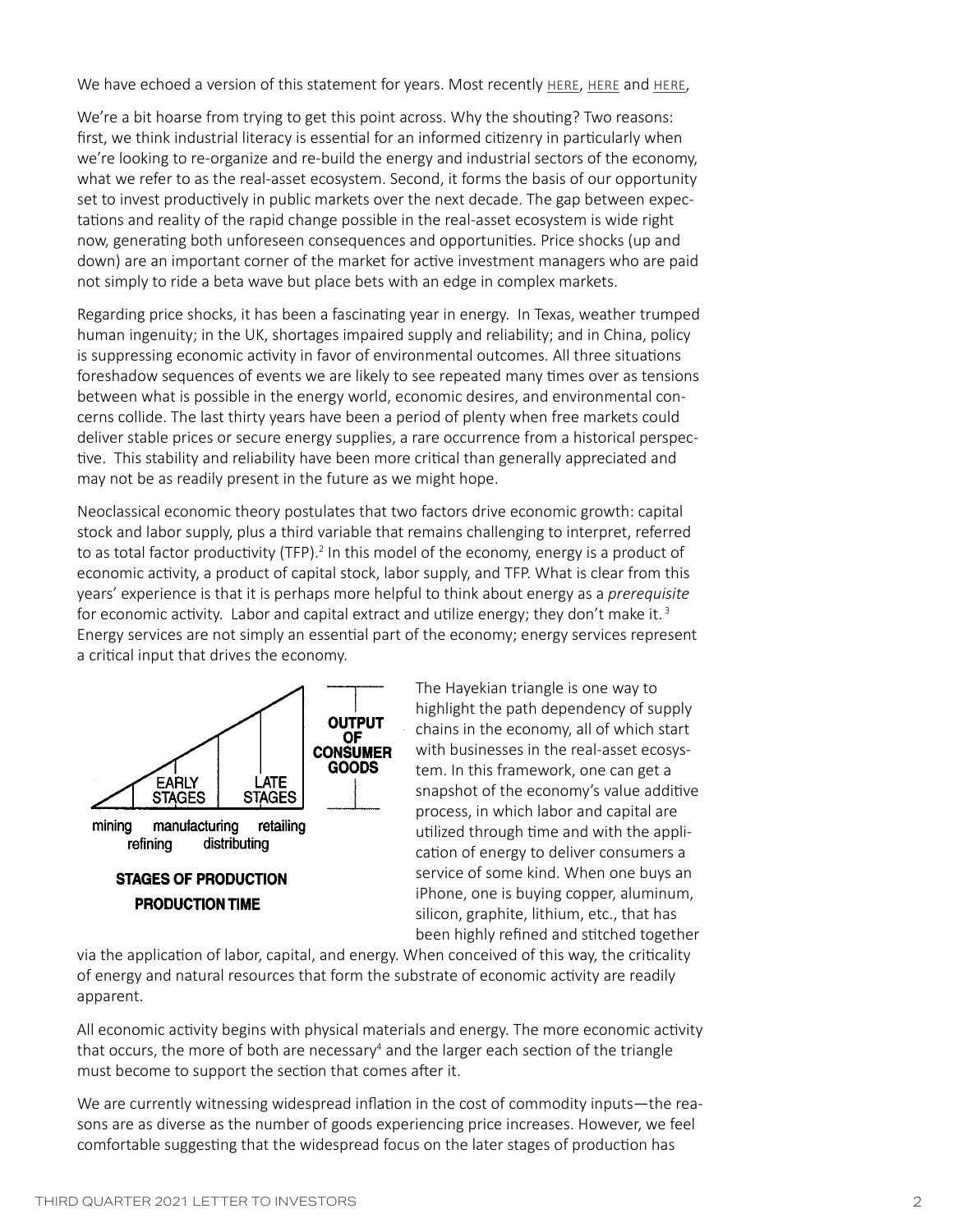come at the expense of thought, innovation, effort, capital, and labor in the early stages of production. Thus, it seems possible to suggest that certain forms of cost inflation within the real-asset ecosystem will be with us as long as investment in the early stages of production remains out of sync with the demands and constraints of later stages. One might conceive of this inflation not as a monetary phenomenon but as a poor capital allocation phenomenon.

To reiterate a statement we made publicly in September:

*While the science does indeed "unequivocally" point to societies' role in climate change, we have yet to see any convincing evidence that the economic and policy response we have determined as the definitive path to follow is "unequivocally" good for us. Or, for that matter, will even unequivocally accomplish the goal. It seems readily apparent that the path outlined by governments and well-meaning management teams is one of unseen tradeoffs between objectives, environmental sustainability, and economic sustainability. If followed to their illogical conclusion, these tradeoffs will produce results unacceptable to large swaths of humanity and are thus unsustainable solutions. At Massif, we try to thread the needle between optimism and realism. We are optimistic that we will find investments that make incremental advances toward sustainable goals; frankly, investable advancements abound, in our opinion. We are realistic in our expectations about the impact of any single incremental advancement, that realism is grounded in constraints imposed by the complexity and difficulty of that task.*

## **The Portfolio**

We initiated one long position, one short position and exited one position during the third quarter. Our new long position was in Star Bulk Carriers (SBLK), a pure-play dry bulk operator with roughly 120 controlled vessels and 14 million tons of combined cargo capacity globally.

SBLK has one of the better management teams in the maritime shipping industry and the lowest cost structure among all dry bulk names. After announcing their new dividend policy in May, SBLK now has one of the best payout structures in shipping. The firm has paid out \$0.3 and \$0.7 per share in dividends for the first and second quarters of 2021. SBLK will most likely announce a dividend for the third quarter somewhere in the \$1.15-\$1.25 per share range, depending on movement in net working capital.

We believe the best way to look at this business is through cash generation potential and how much is returned to investors. The current equity valuation does not reflect current rates for shipping (earnings), partly because of the velocity of the move in rates and because shipping cycles turn, and it's not clear whether this is a local top or the early innings of a multi-year cycle. Our belief is the latter. Part of our catalyst is the market re-rating the stock higher once the length of the increased earnings power becomes understood. It is a relatively strong catalyst in the sense that with a strong dividend policy, we can be patient for the market to underwrite this story as the cash is either returned to us via a high dividend yield if the market is either slow or chooses not to join our side of the trade.

Our estimates suggest a time-charter equivalent rate (net profit or loss of operating a vessel daily) of at least \$30,000 for SBLK in Q4, with the firm earning a potential annual average of \$26,000. Our base case is that this is a strong floor going into next year, with little need to articulate much more upside. If rates hold, which we expect them to do, we could see a 20+% annual dividend year next year for SBLK. If the market priced the equity such that the dividend yield was 8%, that implies a \$62 stock. Today our base case target for the firm is \$37 per share. This is likely conservative as we know that third-quarter rates are higher than the second quarter, and third-quarter dividends will most likely reflect that. We are cautious about diving too deep into the sensitivities to the upside with this position as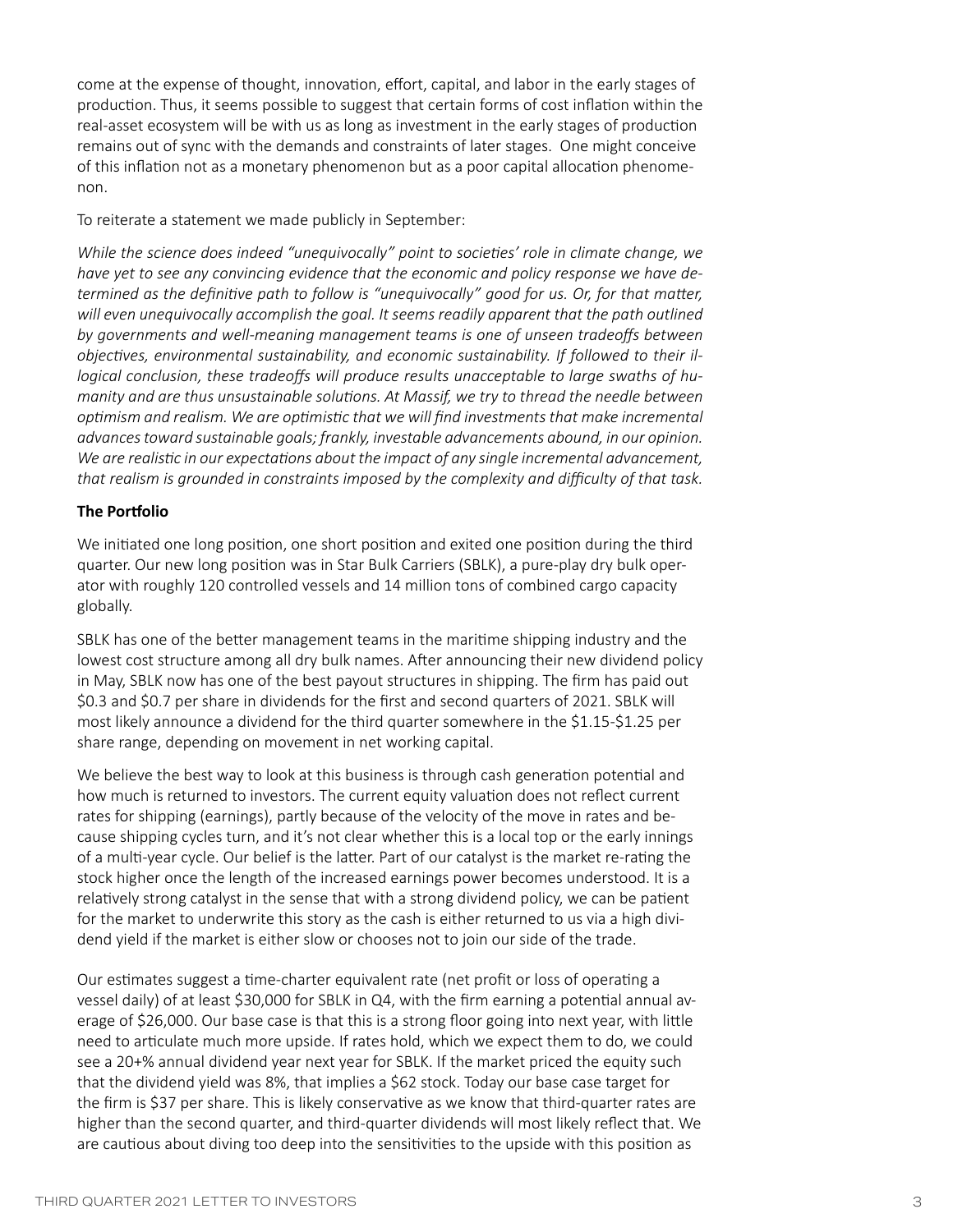we are arriving at some pretty remunerative torque using current contracted values and seemingly conservative forecasts.

Sustained earnings are core to our thesis and need to be further explained. Problems arise in the dry bulk industry when aggregate supply overshoots demand from eager owners flush with cash looking to grow their fleet. We saw this in 2007-2008 and again in 2012- 2013. Today, the overgrowth from 2013 has been worked through by demand growth and scraping. The order-book to total fleet ratio is at historic lows and is key to an upswing cycle.

Rates are high, companies are cash-rich, and the order-to-fleet ratio is bottoming. This is a unique situation, perhaps unprecedented. Are we making an error in initiating an investment here? Investment managers with tunnel vision on high earnings in a cyclical industry have been wrong-footed before (we've made that mistake). A couple of facts accompany this low ratio which makes the forward prognosis intriguing.

First, there is zero evidence the newbuild ordering is picking up. At the start of the year, the orderbook-to-fleet ratio was 7.8% for Capesize ships and 6.8% for Panamax ships. Historically, we have seen owners running to the shipyards as soon as earnings increase. Yet today (~8 months after the earnings started increasing), we see Capesize ratios at 5.9% and Panamax at 6.15%. The orderbook is contracting despite an increasingly cash-rich environment, which is highly unusual.

Why is this? Part of the reason is that if one wants to order a ship today, they cannot expect delivery until ~2024. The container shipping companies have been in a rush to build more container ships (a trend starting in the fall of 2020) and have filled all available birth spaces at shipyards for at least three years. Second, large new orders are being placed on hold principally because of uncertainties in environmental regulations and specifically out of concern of building ships with the wrong propulsion systems given potential future regulations.

We know that the first significant piece of IMO carbon-related environmental regulation comes into play in 2023 and will require a 40% reduction in emissions (vs. 2008 levels) by 2030. But revisions and updates to proposals (and adopted amendments) have not slowed. In June 2021, the IMO amended MARPOL to introduce an Energy Efficiency Design Index (coming into force in January 2023). But the details have been deferred until November of this year. There is also a proposal outstanding for a bunker fuel tax. In short, it is an uncertain regulatory environment in which most companies feel uncomfortable shelling out \$59 million for a new ship.

Thus, orders are not necessarily low because of economic uncertainty (forecasts for demand are pretty bullish, in fact), but due to fear of future decarbonization rules on allowable new build propulsion systems. Ordering a ship with the wrong system would cause premature obsolescence. Add in close to zero shipyard capacity to this equation, and the supply side set up right now is uniquely attractive. We have essentially just removed the demand response function: excess capacity was taken away, utilization + market rates increased with healthy demand, but there is now no incentive to meet that demand with new supply (at least for several years). The general setup has never happened before.

The primary reason overbuilding supply is a problem is because market prices become highly elastic. The demand must be high for an oversupplied market to see movement in market rates. Today, with a uniquely favorable supply side, only marginal demand growth is needed to continue to put upward pressure on prices. It is probably too early to comment with any clarity past 2022, but 2021 and 2022 are well above marginal demand growth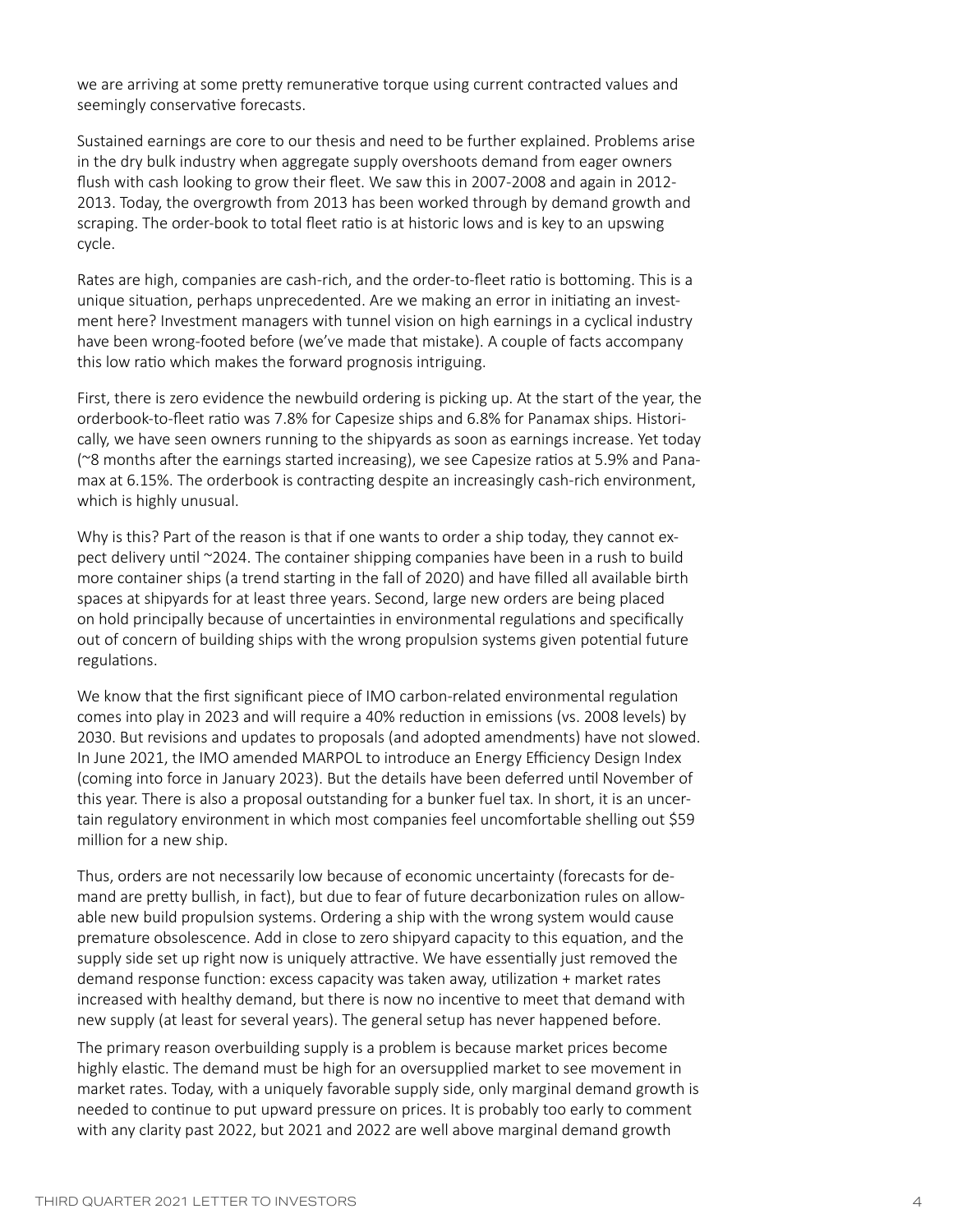by most forecasts. We are cautious about calling a super-cycle here, but the probability is increasing with the current new-build ordering trend. Market rates appear sustainable at levels 2x above cash break evens, and asset prices are playing catch up. We see very high fleet utilization through at least 2023.

Our newest short position is a mediocre iron ore miner out of Australia, facing an extended market with an inferior iron ore product. In addition, the firm's management team and strategy are increasingly unfocused with a diversity of project and business lines subtracting from the firm's core iron ore mining activities (the firm is not Fortescue Metals, although they are also a distracted management team, in our opinion).

Driven by its high leverage to the iron ore price and excitement around its iron ore opportunities, the stock price rallied hard last year. When we initiated the position, we saw the price reflecting 100% of the value for two unapproved development projects with little room for operating or capital cost increases. Further, our research suggested a real risk that the firm faced downside leverage to a worsening iron ore price and expanding low-grade discounts.

We entered the short near the recent iron ore peak on expectations that the commodities move was overdone. Our research indicated that a sustainable iron ore price ranged from \$75-\$95 per ton (then \$200 per ton) and that demand in the second quarter of this year was likely to fade. Our fading demand thesis arose from our reading of the steel production commentary coming out of China, the first time we have utilized insight from a long-term commitment to studying but not investing in China to our advantage. We were additionally of the mind that despite our strong opinion, weakly held, that there would be an absolute fade in iron ore demand in the second half of the year, supply would certainly swamp any miscalculation on our part of demand.

Our iron ore price thesis proved correct (at least in the immediate term) quicker than we expected, but we believe that the iron ore price may have further to go. As with all commodities, the iron ore price will overshoot a equilibrium price to the downside, but we don't expect that to occur until Vale's ramping of production in the next 18 months.

We closed out our position in Kazatomprom this quarter, earning a return, inclusive of dividends, of 200% in a little less than two years. This return far outstripped the return on the uranium price, which is up 40% since we entered the position. Our exit is surely a heretical move among diehard uranium investors, but we remain content to stick to our knitting and process.

The diehards will inevitably say that uranium is going to \$100+, to which we would respond, possibly, but what are the odds? When it comes to investing in commodity companies, we find ourselves regularly confronted with the investor who says, "I am investing in company X because commodity Y is going to price level Z." The issues with this thesis construction are numerous and do not just apply to commodity companies.

The first question we ask when we see a thesis such as this is: "Are you 100% certain that commodity Y is going to price level Z?" The answer is inevitably no, all investors can envision more than a singular future, yet they often bet on a particular future. If that is the case, why is that scenario receiving 100% weighting? We will readily admit that we experience only a singular future in our portfolios returns and that bets on a singular future will pay off more handsomely than bets on price targets that reflect an aggregation of potential futures. Yet, making a bet on a singular future when one can conceive of possible alternatives futures seems a short-sighted and foolish anchoring to a price target that is likely to be precisely incorrect.

For this reason, we utilize a price target with weighted scenarios. We bet on a probabili-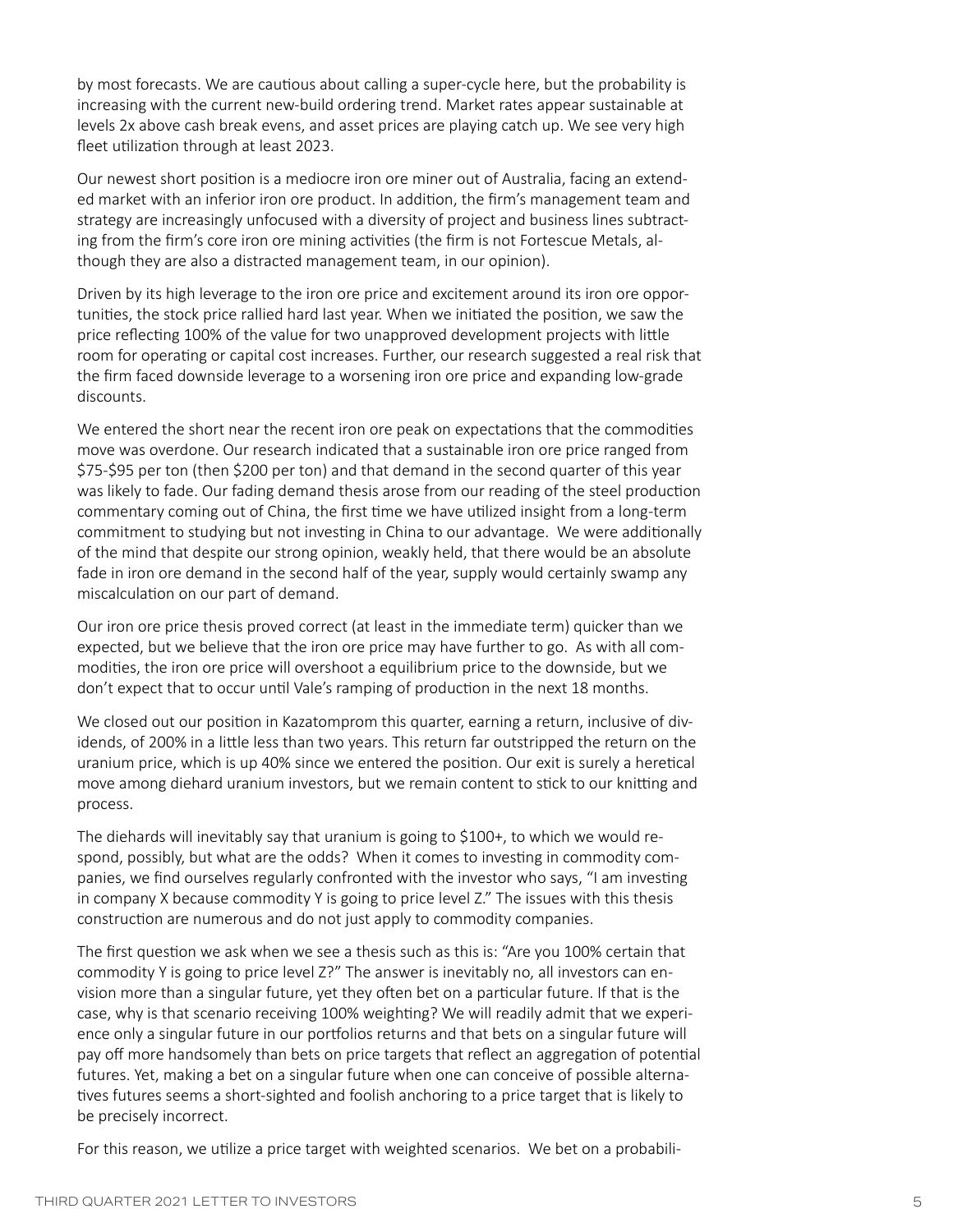ty-weighted value arising from a spread of imagined futures, not on the singular hoped-for future representing the best outcome for an investment.

Most importantly, our [thesis](https://www.massifcap.com/investment-reports) to enter the position was not predicted on a continually appreciating uranium price. At the time of our investment, KAP had just gone public in London, and it represented the lowest-cost producer in the industry. At meager uranium prices, the firm could still cover and pay a 6% dividend yield. Absent a hypothesis that uranium would be rendered non-existent as a global fuel source, KAP would be profitable. Furthermore, the value of its assets were mispriced relative to the price of uranium at the time. Perhaps this is not a huge surprise for a commodity producer out of Kazakhstan with lackluster interest in the dwindling volume of the London equity markets. We did feel that uranium would likely appreciate over the next several years but had no real ability to develop either conviction or a timetable around that thesis. We felt comfortable underwriting the market discount to its net asset value and getting paid to wait for an eventual turn in low uranium prices with a parabolic move in prices viewed exclusively as option value.

At the time of our exit, KAP was overvalued relative to both spot and contract Uranium prices according to our company model. To hold the position from there would mean we had to develop a thesis around a significantly higher jump in prices and that equity flows into uranium stocks would persist. The recent enthusiasm around the uptick in price was in part a function of a closed-ended fund that began to buy a significant chunk of physical uranium as capital began flowing into their fund. As their discount to NAV closed, we believed that buying pressure would subside and we have limited visibility into longer-term utility contracting cycles that might lend credence to a more robust market in the short term.

One of the challenges that comes with managing any portfolio is when to sell. We believe this is a more complicated decision than when to buy. This is especially true of commodity producers who tend to run when their underlying commodities run. Although our portfolio is heavily tilted toward commodity producers of all sorts (whether that be oil/natural gas and mining firms, traditional commodity producers, to utilities, which are such producers of electricity as a commodity), we try only to make bets with an edge. As far as we can tell, few, if any, have an edge in commodity price forecasting of such a specific nature that they can successfully bet repeatedly on commodity price volatility.

When dealing with volatile and highly cyclical assets, we must stick to the bets we know we can make with an edge. This means bets sufficiently conservative to allow for ample error, sufficiently confident of foreseeable outcomes, and sufficiently aware of speculative pressures not to allow ourselves to get carried away playing for grand slam when a double will do.

---------------------------------------------------------------------------------------------------------------------- As always, we appreciate the trust and confidence you have shown in Massif Capital by investing with us. We hope that you and your families stay healthy over the coming months. Should you have any questions or concerns, please do not hesitate to reach out.

Best Regards,

Will Thomson Chip Russell

CALLE